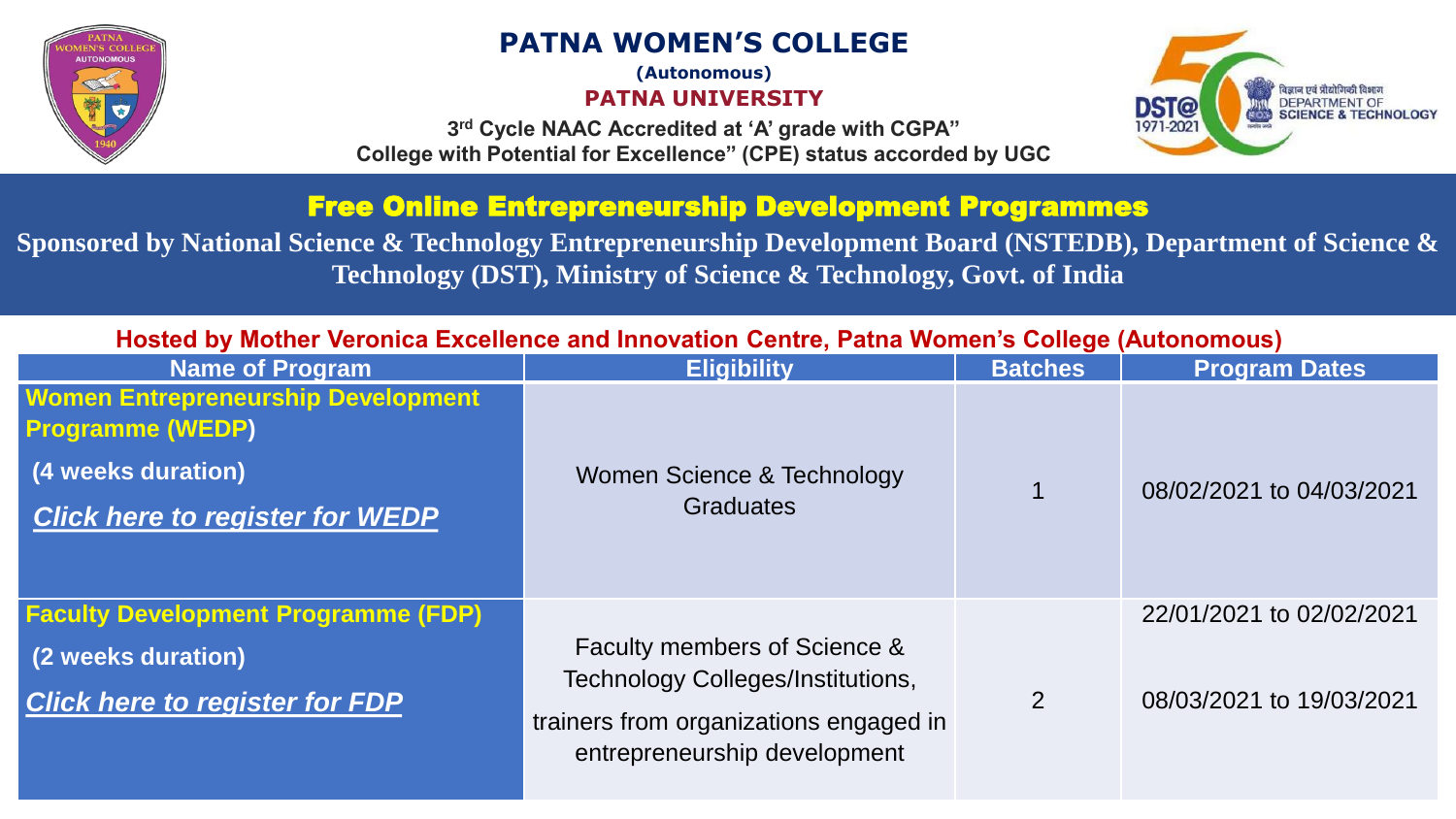# **About NSTEDB, DST, Ministry of Science & Technology, Govt. of India**

The National Science & Technology Entrepreneurship Development Board (NSTEDB), established in 1982 by the Government of India under the aegis of Department of Science & Technology, is an institutional mechanism to help promote knowledge driven and technology intensive enterprises. The Board, having representations from socioeconomic and scientific Ministries/Departments, aims to convert "job-seekers" into "job generators" through Science & Technology (S&T) interventions. More information about NSTEDB is available on www.nstedb.com

## **About Patna Women's College (Autonomous)**

PATNA WOMEN'S COLLEGE (Autonomous) is a premier institution, whose hallmark has always been Quality and Excellence. It was the first institution of higher learning opened to cater to the educational needs of women in Bihar.

The College was granted the status of Degree College in July 1941. In the year 1952, a Special Status was given by the Government of Bihar and it became a 'Constituent College' of Patna University. On 25.07.2007, the Government of Bihar, officially declared Patna Women's College as a 'Religious Minority College'. The College has been accredited by NAAC with 'A' grade for three consecutive cycles with CGPA 3.51/4 in 2010 and CGPA 3.58/4 in 2015. The College also has been accorded as 'College with Potential for Excellence (CPE)' status from UGC in three phases in 2004, 2010 and 2015.

The University Grants Commission (UGC) has conferred Autonomous status to Patna Women's College in January, 2018 which was further notified by the Parent University (Patna University) in July, 2018. Choice Based Credit System (CBCS) and Semester System have been introduced in July 2018. The college provides holistic education through UGC approved 26 undergraduate degree courses in all the major streams of Humanities, Sciences, Commerce & Management, Education, 9 Post Graduate Degree Courses and 3 Post Graduate Diploma Courses.